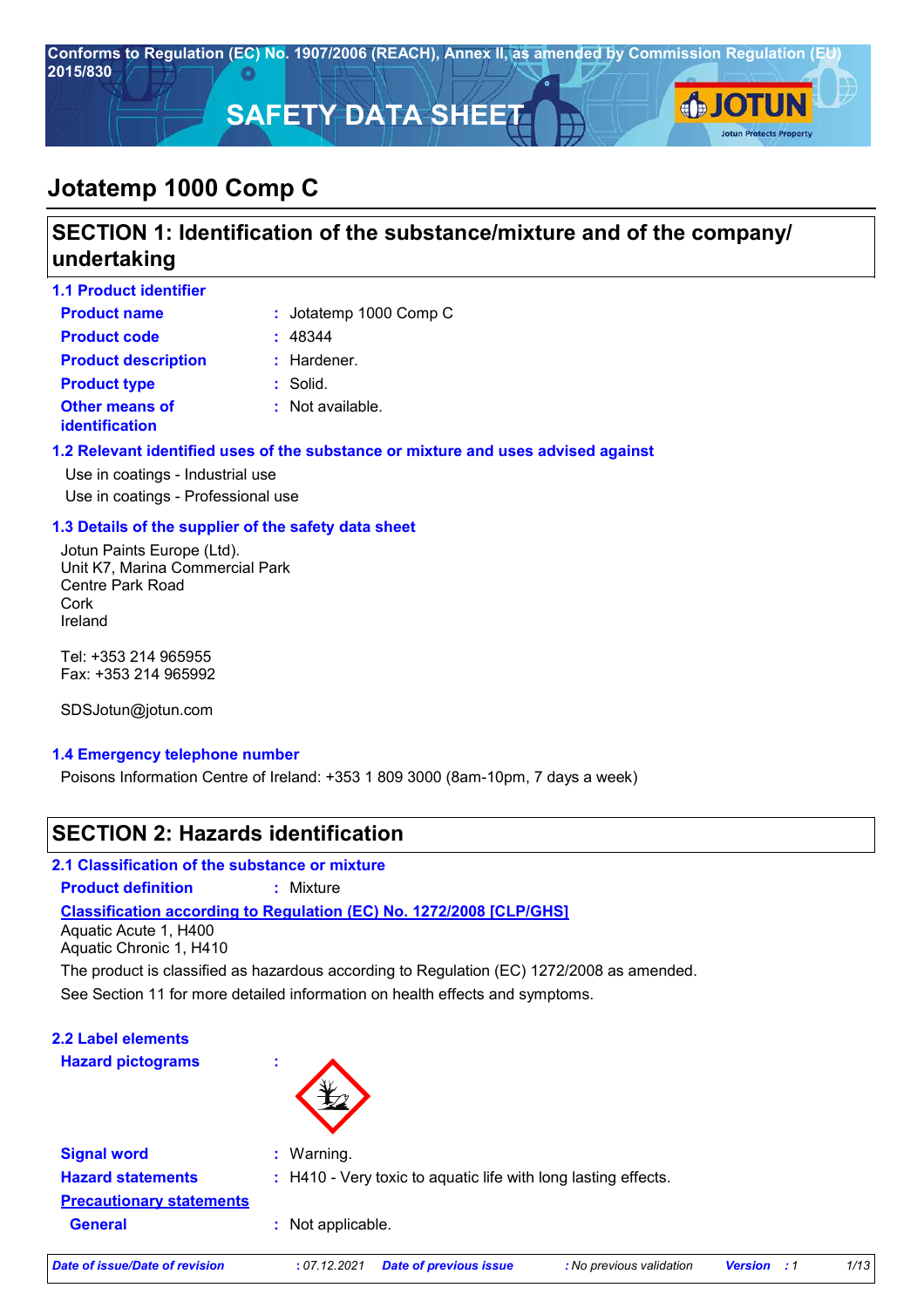### **SECTION 2: Hazards identification**

| <b>Prevention</b>                                                                                                                                               | : P273 - Avoid release to the environment.                                                                                    |
|-----------------------------------------------------------------------------------------------------------------------------------------------------------------|-------------------------------------------------------------------------------------------------------------------------------|
| <b>Response</b>                                                                                                                                                 | : P391 - Collect spillage.                                                                                                    |
| <b>Storage</b>                                                                                                                                                  | : Not applicable.                                                                                                             |
| <b>Disposal</b>                                                                                                                                                 | : P501 - Dispose of contents and container in accordance with all local, regional,<br>national and international regulations. |
| <b>Supplemental label</b><br>elements                                                                                                                           | : Not applicable.                                                                                                             |
| <b>Annex XVII - Restrictions</b><br>on the manufacture,<br>placing on the market and<br>use of certain dangerous<br>substances, mixtures and<br><b>articles</b> | : Not applicable.                                                                                                             |
| <b>Special packaging requirements</b>                                                                                                                           |                                                                                                                               |
| <b>Containers to be fitted</b><br>with child-resistant<br>fastenings                                                                                            | : Not applicable.                                                                                                             |
| <b>Tactile warning of danger : Not applicable.</b>                                                                                                              |                                                                                                                               |
| <b>2.3 Other hazards</b>                                                                                                                                        |                                                                                                                               |
| <b>Product meets the criteria</b><br>for PBT or vPvB according<br>to Regulation (EC) No.<br>1907/2006, Annex XIII                                               | : This mixture does not contain any substances that are assessed to be a PBT or a<br>vPvB.                                    |
| Other hazards which do<br>not result in classification                                                                                                          | : None known.                                                                                                                 |

### **SECTION 3: Composition/information on ingredients**

| <b>Product/ingredient name</b> | <b>Identifiers</b>                                                                     | <b>Weight %</b> | <b>Regulation (EC) No.</b><br>1272/2008 [CLP]                              | <b>Type</b> |
|--------------------------------|----------------------------------------------------------------------------------------|-----------------|----------------------------------------------------------------------------|-------------|
| zinc                           | EC: 231-175-3<br>CAS: 7440-66-6                                                        | ≥90             | Aquatic Acute 1, H400 (M=1) [1]<br>Aquatic Chronic 1, H410<br>$(M=1)$      |             |
| zinc oxide                     | REACH #:<br>01-2119463881-32<br>EC: 215-222-5<br>CAS: 1314-13-2<br>Index: 030-013-00-7 | ≤3              | Aquatic Acute 1, H400 (M=1) [1] [2]<br>Aquatic Chronic 1, H410<br>$(M=1)$  |             |
|                                |                                                                                        |                 | See Section 16 for the full<br>text of the H statements<br>declared above. |             |

There are no additional ingredients present which, within the current knowledge of the supplier and in the concentrations applicable, are classified as hazardous to health or the environment, are PBTs, vPvBs or Substances of equivalent concern, or have been assigned a workplace exposure limit and hence require reporting in this section.

**Type** 

[1] Substance classified with a health or environmental hazard

[2] Substance with a workplace exposure limit

[3] Substance meets the criteria for PBT according to Regulation (EC) No. 1907/2006, Annex XIII

[4] Substance meets the criteria for vPvB according to Regulation (EC) No. 1907/2006, Annex XIII

[5] Substance of equivalent concern

[6] Additional disclosure due to company policy

Occupational exposure limits, if available, are listed in Section 8.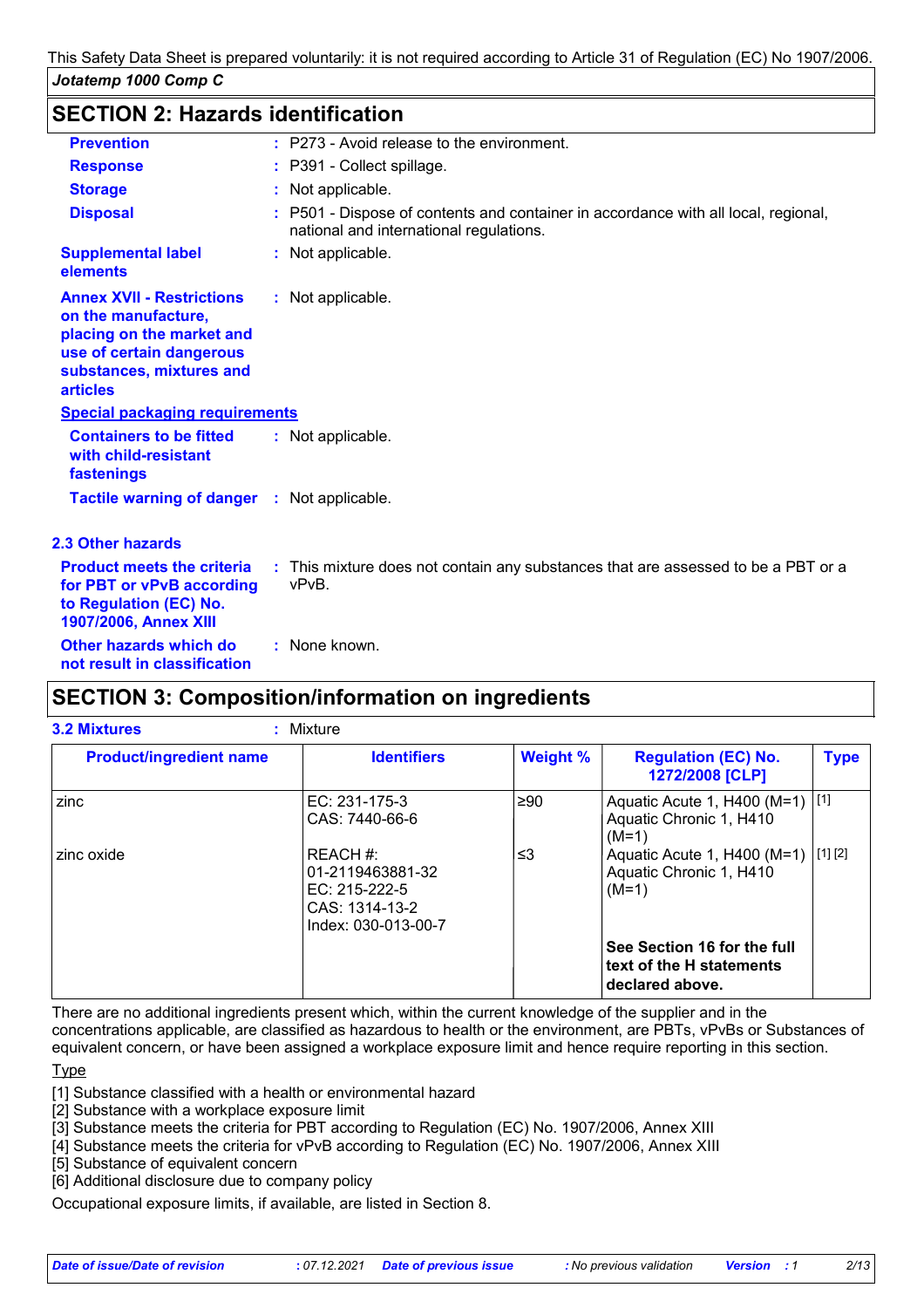### **SECTION 4: First aid measures**

| <b>4.1 Description of first aid measures</b> |                                                                                                                                                                                                             |
|----------------------------------------------|-------------------------------------------------------------------------------------------------------------------------------------------------------------------------------------------------------------|
| <b>General</b>                               | : In all cases of doubt, or when symptoms persist, seek medical attention. Never give<br>anything by mouth to an unconscious person. If unconscious, place in recovery<br>position and seek medical advice. |
| <b>Eye contact</b>                           | : Remove contact lenses, irrigate copiously with clean, fresh water, holding the<br>eyelids apart for at least 10 minutes and seek immediate medical advice.                                                |
| <b>Inhalation</b>                            | : Remove to fresh air. Keep person warm and at rest. If not breathing, if breathing is<br>irregular or if respiratory arrest occurs, provide artificial respiration or oxygen by<br>trained personnel.      |
| <b>Skin contact</b>                          | : Remove contaminated clothing and shoes. Wash skin thoroughly with soap and<br>water or use recognised skin cleanser. Do NOT use solvents or thinners.                                                     |
| <b>Ingestion</b>                             | : If swallowed, seek medical advice immediately and show the container or label.<br>Keep person warm and at rest. Do NOT induce vomiting.                                                                   |
| <b>Protection of first-aiders</b>            | : No action shall be taken involving any personal risk or without suitable training. It<br>may be dangerous to the person providing aid to give mouth-to-mouth resuscitation.                               |

#### **4.2 Most important symptoms and effects, both acute and delayed**

There are no data available on the mixture itself. The mixture has been assessed following the conventional method of the CLP Regulation (EC) No 1272/2008 and is classified for toxicological properties accordingly. See Sections 2 and 3 for details.

Exposure to component solvent vapour concentrations in excess of the stated occupational exposure limit may result in adverse health effects such as mucous membrane and respiratory system irritation and adverse effects on the kidneys, liver and central nervous system. Solvents may cause some of the above effects by absorption through the skin. Repeated or prolonged contact with the mixture may cause removal of natural fat from the skin, resulting in nonallergic contact dermatitis and absorption through the skin. Ingestion may cause nausea, diarrhea and vomiting.

#### **Over-exposure signs/symptoms**

| <b>Eye contact</b>         | : No specific data.                                                                                                            |
|----------------------------|--------------------------------------------------------------------------------------------------------------------------------|
| <b>Inhalation</b>          | : No specific data.                                                                                                            |
| <b>Skin contact</b>        | : No specific data.                                                                                                            |
| <b>Ingestion</b>           | $:$ No specific data.                                                                                                          |
|                            | 4.3 Indication of any immediate medical attention and special treatment needed                                                 |
| <b>Notes to physician</b>  | : Treat symptomatically. Contact poison treatment specialist immediately if large<br>quantities have been ingested or inhaled. |
| <b>Specific treatments</b> | : No specific treatment.                                                                                                       |

See toxicological information (Section 11)

### **SECTION 5: Firefighting measures**

| 5.1 Extinguishing media<br><b>Suitable extinguishing</b><br>media | : Recommended: alcohol-resistant foam, $CO2$ , powders, water spray. |
|-------------------------------------------------------------------|----------------------------------------------------------------------|
| Unsuitable extinguishing<br>media                                 | : Do not use water jet.                                              |

#### **Hazardous combustion products Hazards from the substance or mixture :** Fire will produce dense black smoke. Exposure to decomposition products may **:** Decomposition products may include the following materials: carbon monoxide, **5.2 Special hazards arising from the substance or mixture** cause a health hazard. carbon dioxide, smoke, oxides of nitrogen.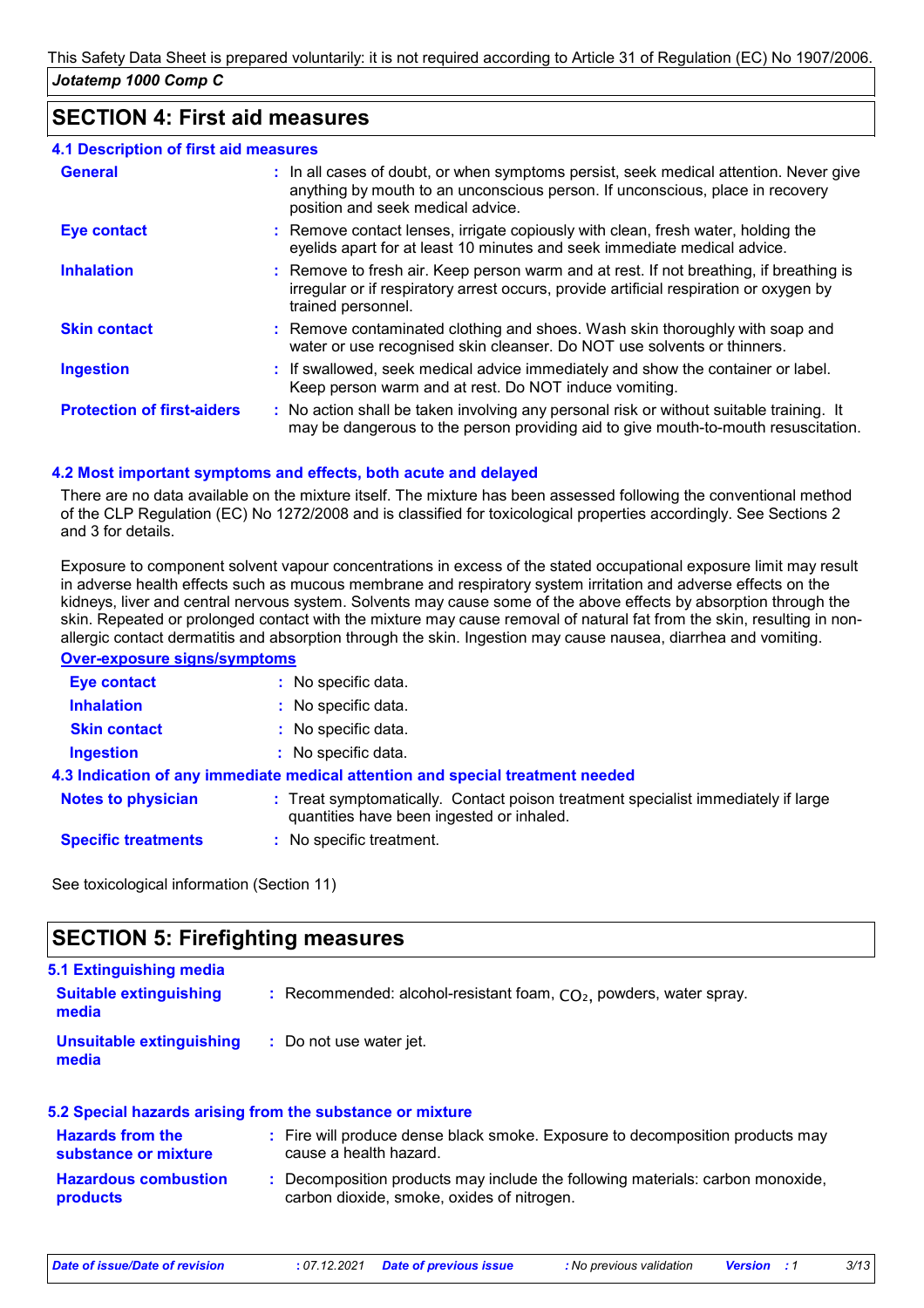### **SECTION 5: Firefighting measures**

#### **5.3 Advice for firefighters**

| <b>Special protective actions</b><br>for fire-fighters | : Cool closed containers exposed to fire with water. Do not release runoff from fire to<br>drains or watercourses. |
|--------------------------------------------------------|--------------------------------------------------------------------------------------------------------------------|
| <b>Special protective</b>                              | : Appropriate breathing apparatus may be required.                                                                 |

**equipment for fire-fighters**

## **SECTION 6: Accidental release measures**

|                                                                | 6.1 Personal precautions, protective equipment and emergency procedures                                                                                                                                                                                                            |
|----------------------------------------------------------------|------------------------------------------------------------------------------------------------------------------------------------------------------------------------------------------------------------------------------------------------------------------------------------|
| For non-emergency<br>personnel                                 | : Avoid breathing vapour or mist. Refer to protective measures listed in sections 7<br>and $8.$                                                                                                                                                                                    |
| For emergency responders :                                     | If specialised clothing is required to deal with the spillage, take note of any<br>information in Section 8 on suitable and unsuitable materials. See also the<br>information in "For non-emergency personnel".                                                                    |
| <b>6.2 Environmental</b><br>precautions                        | : Do not allow to enter drains or watercourses. If the product contaminates lakes,<br>rivers, or sewers, inform the appropriate authorities in accordance with local<br>regulations.                                                                                               |
| 6.3 Methods and material<br>for containment and<br>cleaning up | : Contain and collect spillage with non-combustible, absorbent material e.g. sand,<br>earth, vermiculite or diatomaceous earth and place in container for disposal<br>according to local regulations (see Section 13). Preferably clean with a detergent.<br>Avoid using solvents. |
| 6.4 Reference to other<br><b>sections</b>                      | : See Section 1 for emergency contact information.<br>See Section 8 for information on appropriate personal protective equipment.<br>See Section 13 for additional waste treatment information.                                                                                    |

### **SECTION 7: Handling and storage**

The information in this section contains generic advice and guidance. The list of Identified Uses in Section 1 should be consulted for any available use-specific information provided in the Exposure Scenario(s).

### **7.1 Precautions for safe handling**

Avoid contact with skin and eyes. Avoid inhalation of vapour, spray or mist.

Eating, drinking and smoking should be prohibited in areas where this material is handled, stored and processed. Put on appropriate personal protective equipment (see Section 8).

Never use pressure to empty. Container is not a pressure vessel.

Always keep in containers made from the same material as the original one.

Comply with the health and safety at work laws.

Do not allow to enter drains or watercourses.

When operators, whether spraying or not, have to work inside the spray booth, ventilation is unlikely to be sufficient to control particulates and solvent vapour in all cases. In such circumstances they should wear a compressed air-fed respirator during the spraying process and until such time as the particulates and solvent vapour concentration has fallen below the exposure limits.

#### **7.2 Conditions for safe storage, including any incompatibilities**

Store in accordance with local regulations.

#### **Notes on joint storage**

Keep away from: oxidising agents, strong alkalis, strong acids.

#### **Additional information on storage conditions**

Store in a dry, cool and well-ventilated area. Keep container tightly closed.

No smoking. Prevent unauthorised access. Containers that have been opened must be carefully resealed and kept upright to prevent leakage.

### **7.3 Specific end use(s)**

**Recommendations :** Not available.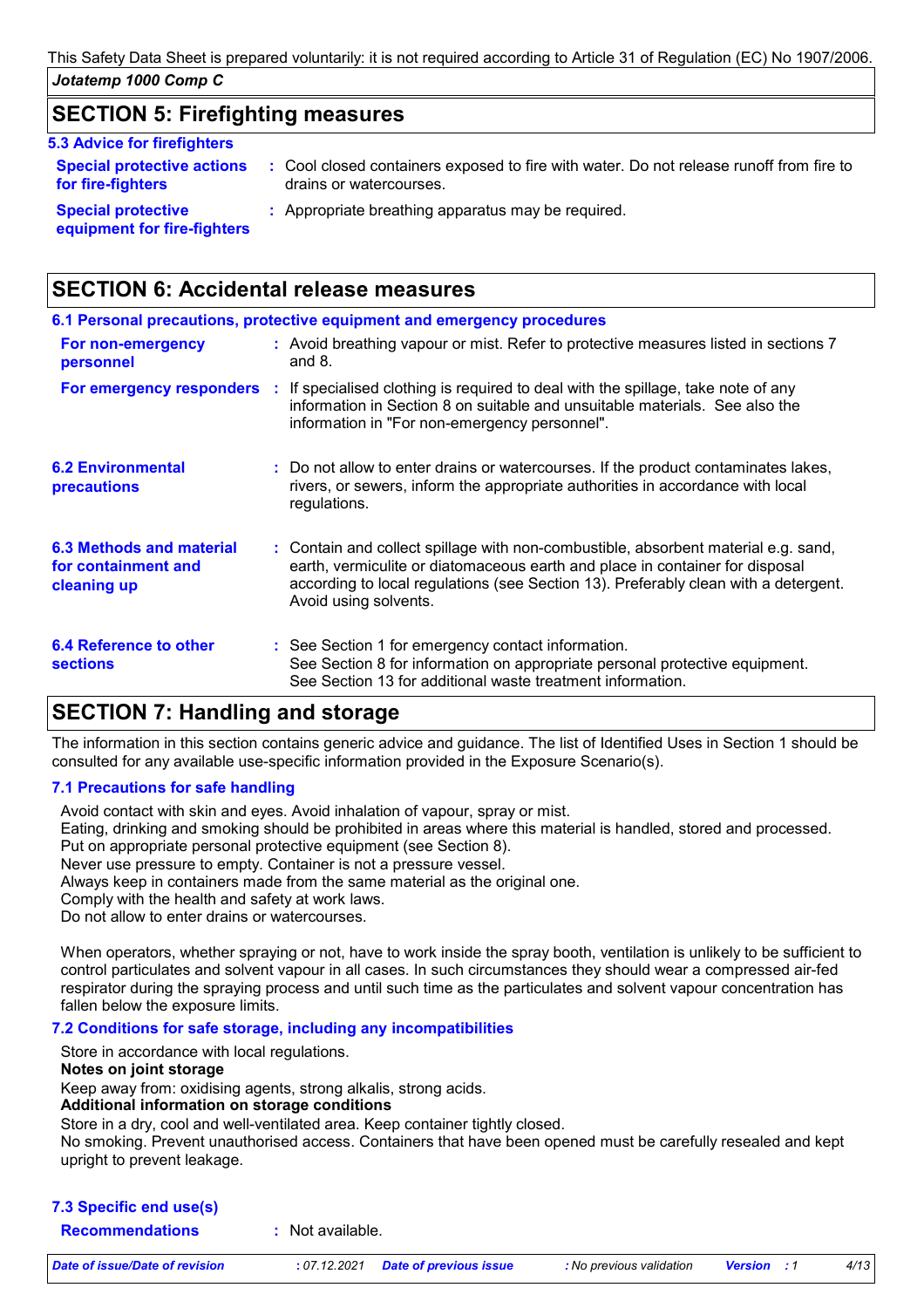## **SECTION 7: Handling and storage**

**Industrial sector specific : solutions** : Not available.

### **SECTION 8: Exposure controls/personal protection**

The information in this section contains generic advice and guidance. Information is provided based on typical anticipated uses of the product. Additional measures might be required for bulk handling or other uses that could significantly increase worker exposure or environmental releases.

#### **8.1 Control parameters**

#### **Occupational exposure limits**

| <b>Product/ingredient name</b>              |                | <b>Exposure limit values</b>                                                                                                                                                                                                                                                                                                                                                                                                                                                                                                                                                                                                                                                                                                                                                                                                                                                                                                                                                                                        |  |  |
|---------------------------------------------|----------------|---------------------------------------------------------------------------------------------------------------------------------------------------------------------------------------------------------------------------------------------------------------------------------------------------------------------------------------------------------------------------------------------------------------------------------------------------------------------------------------------------------------------------------------------------------------------------------------------------------------------------------------------------------------------------------------------------------------------------------------------------------------------------------------------------------------------------------------------------------------------------------------------------------------------------------------------------------------------------------------------------------------------|--|--|
| zinc oxide                                  |                | NAOSH (Ireland, 1/2020).<br>OELV-15min: 10 mg/m <sup>3</sup> 15 minutes. Form: fume<br>OELV-8hr: 2 mg/m <sup>3</sup> 8 hours. Form: respirable fraction                                                                                                                                                                                                                                                                                                                                                                                                                                                                                                                                                                                                                                                                                                                                                                                                                                                             |  |  |
| <b>Recommended monitoring</b><br>procedures | ÷<br>required. | If this product contains ingredients with exposure limits, personal, workplace<br>atmosphere or biological monitoring may be required to determine the effectiveness<br>of the ventilation or other control measures and/or the necessity to use respiratory<br>protective equipment. Reference should be made to monitoring standards, such as<br>the following: European Standard EN 689 (Workplace atmospheres - Guidance for<br>the assessment of exposure by inhalation to chemical agents for comparison with<br>limit values and measurement strategy) European Standard EN 14042 (Workplace<br>atmospheres - Guide for the application and use of procedures for the assessment<br>of exposure to chemical and biological agents) European Standard EN 482<br>(Workplace atmospheres - General requirements for the performance of procedures<br>for the measurement of chemical agents) Reference to national guidance<br>documents for methods for the determination of hazardous substances will also be |  |  |

#### **DNELs/DMELs**

| <b>Product/ingredient name</b> | <b>Exposure</b>                               | <b>Value</b>            | <b>Population</b>        | <b>Effects</b>                       |
|--------------------------------|-----------------------------------------------|-------------------------|--------------------------|--------------------------------------|
| zinc                           | Long term Oral                                | $0.83$ mg/<br>kg bw/day | General<br>population    | Systemic                             |
|                                |                                               |                         |                          |                                      |
|                                | Long term                                     | $2.5 \text{ mg/m}^3$    | General                  | Systemic                             |
|                                | Inhalation                                    |                         | population               |                                      |
|                                | Long term                                     | 5 mg/ $m3$              | Workers                  | Systemic                             |
|                                | Inhalation                                    |                         |                          |                                      |
|                                | Long term Dermal                              | 83 mg/kg                | General                  | Systemic                             |
|                                |                                               | bw/day                  | population               |                                      |
|                                | Long term Dermal                              | 83 mg/kg<br>bw/day      | Workers                  | Systemic                             |
| zinc oxide                     | Long term Dermal                              | 83 mg/kg<br>bw/day      | Workers                  | Systemic                             |
|                                | Long term<br>Inhalation                       | 5 mg/ $m3$              | Workers                  | Systemic                             |
|                                | Long term Dermal                              | 83 mg/kg                | General                  | Systemic                             |
|                                |                                               | bw/day                  | population               |                                      |
|                                |                                               |                         | [Consumers]              |                                      |
|                                | Long term                                     | $2.5 \text{ mg/m}^3$    | General                  | Systemic                             |
|                                | Inhalation                                    |                         | population               |                                      |
|                                |                                               |                         | [Consumers]              |                                      |
|                                | Long term Oral                                | $0.83$ mg/              | General                  | Systemic                             |
|                                |                                               | kg bw/day               | population               |                                      |
|                                |                                               |                         | [Consumers]              |                                      |
|                                | Long term                                     | $0.5$ mg/m <sup>3</sup> | Workers                  | Local                                |
|                                | Inhalation                                    |                         |                          |                                      |
|                                | Long term Oral                                | $0.83$ mg/              | General                  | Systemic                             |
|                                |                                               | kg bw/day               | population               |                                      |
|                                | Long term                                     | $2.5 \text{ mg/m}^3$    | General                  | Systemic                             |
|                                | Inhalation                                    |                         | population               |                                      |
|                                |                                               | 5 mg/ $m3$              | Workers                  | Systemic                             |
|                                | Long term                                     |                         |                          |                                      |
| Date of issue/Date of revision | : 07.12.2021<br><b>Date of previous issue</b> |                         | : No previous validation | 5/13<br><b>Version</b><br>$\cdot$ :1 |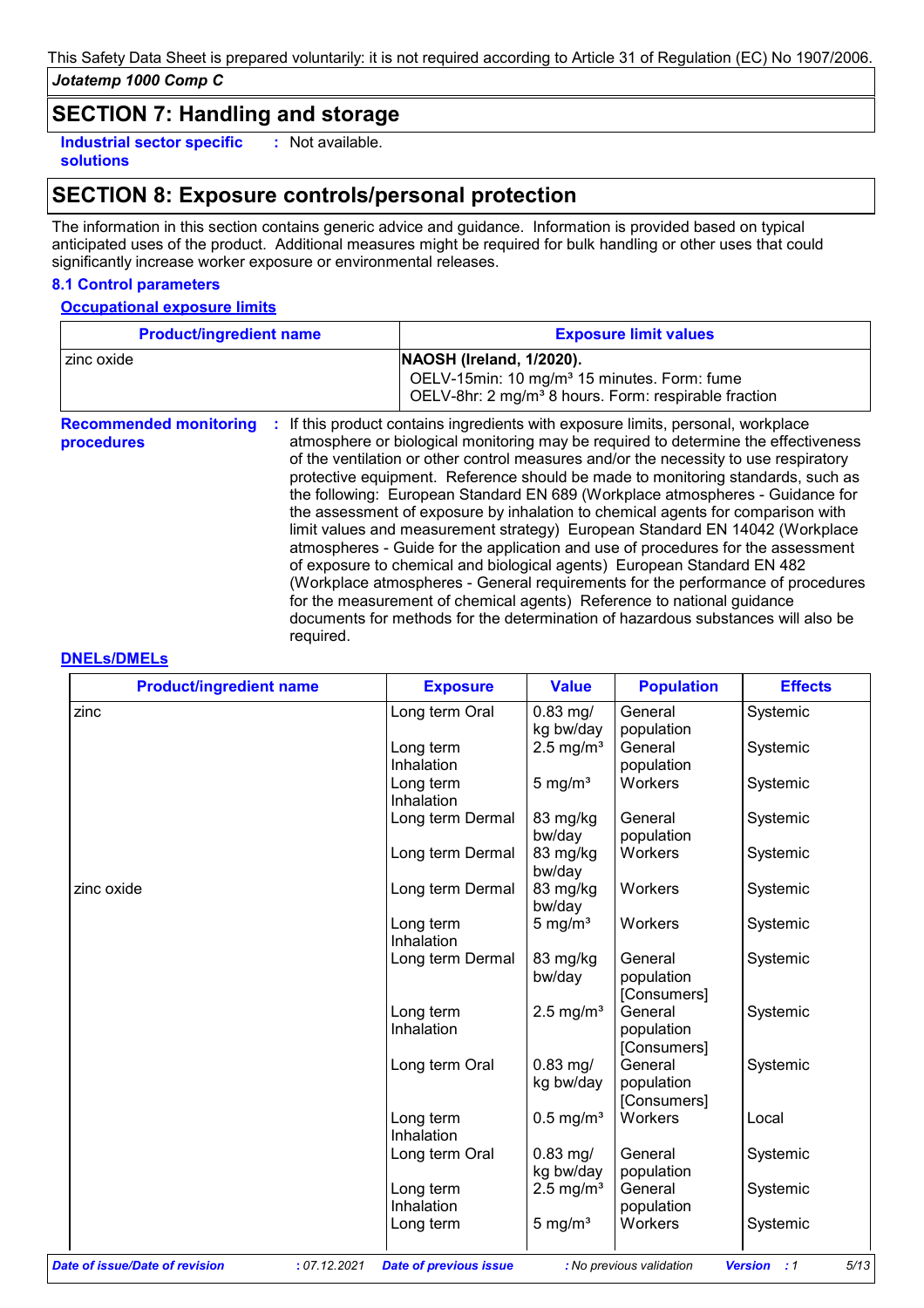## **SECTION 8: Exposure controls/personal protection**

| Inhalation       |                              |                       |          |
|------------------|------------------------------|-----------------------|----------|
| Long term Dermal | $83 \text{ mg/kg}$<br>bw/day | General<br>population | Systemic |
| Long term Dermal | 83 mg/kg<br>bw/day           | <b>Workers</b>        | Systemic |
|                  |                              |                       |          |

#### **PNECs**

| <b>Product/ingredient name</b> | <b>Compartment Detail</b> | <b>Value</b>     | <b>Method Detail</b> |
|--------------------------------|---------------------------|------------------|----------------------|
| zinc oxide                     | Fresh water               | $20.6 \mu g/l$   |                      |
|                                | Marine                    | $6.1$ µg/l       |                      |
|                                | Sewage Treatment          | $52 \mu g/l$     |                      |
|                                | Plant                     |                  |                      |
|                                | Fresh water sediment      | 117.8 mg/kg dwt  |                      |
|                                | Marine water sediment     | 56.5 mg/kg dwt   |                      |
|                                | Soil                      | $35.6$ mg/kg dwt |                      |

#### **8.2 Exposure controls**

| <b>Appropriate engineering</b><br><b>controls</b>      | : Provide adequate ventilation. Where reasonably practicable, this should be<br>achieved by the use of local exhaust ventilation and good general extraction.                                                                                                                                                                                                                                                                                                                                                                                                                                                                                                                                                                                                                                                                                                                                                                                    |  |
|--------------------------------------------------------|--------------------------------------------------------------------------------------------------------------------------------------------------------------------------------------------------------------------------------------------------------------------------------------------------------------------------------------------------------------------------------------------------------------------------------------------------------------------------------------------------------------------------------------------------------------------------------------------------------------------------------------------------------------------------------------------------------------------------------------------------------------------------------------------------------------------------------------------------------------------------------------------------------------------------------------------------|--|
| <b>Individual protection measures</b>                  |                                                                                                                                                                                                                                                                                                                                                                                                                                                                                                                                                                                                                                                                                                                                                                                                                                                                                                                                                  |  |
| <b>Hygiene measures</b>                                | : Wash hands, forearms and face thoroughly after handling chemical products, before<br>eating, smoking and using the lavatory and at the end of the working period.<br>Appropriate techniques should be used to remove potentially contaminated clothing.<br>Wash contaminated clothing before reusing. Ensure that eyewash stations and<br>safety showers are close to the workstation location.                                                                                                                                                                                                                                                                                                                                                                                                                                                                                                                                                |  |
| <b>Eye/face protection</b>                             | : Safety eyewear complying to EN 166 should be used when a risk assessment<br>indicates this is necessary to avoid exposure to liquid splashes, mists, gases or<br>dusts. If contact is possible, the following protection should be worn, unless the<br>assessment indicates a higher degree of protection: safety glasses with side-<br>shields.                                                                                                                                                                                                                                                                                                                                                                                                                                                                                                                                                                                               |  |
| <b>Skin protection</b>                                 |                                                                                                                                                                                                                                                                                                                                                                                                                                                                                                                                                                                                                                                                                                                                                                                                                                                                                                                                                  |  |
| <b>Gloves</b>                                          | : There is no one glove material or combination of materials that will give unlimited<br>resistance to any individual or combination of chemicals.<br>The breakthrough time must be greater than the end use time of the product.<br>The instructions and information provided by the glove manufacturer on use,<br>storage, maintenance and replacement must be followed.<br>Gloves should be replaced regularly and if there is any sign of damage to the glove<br>material.<br>Always ensure that gloves are free from defects and that they are stored and used<br>correctly.<br>The performance or effectiveness of the glove may be reduced by physical/chemical<br>damage and poor maintenance.<br>Barrier creams may help to protect the exposed areas of the skin but should not be<br>applied once exposure has occurred.<br>Wear suitable gloves tested to EN374.<br>Recommended, gloves(breakthrough time) > 8 hours: nitrile rubber |  |
| <b>Body protection</b><br><b>Other skin protection</b> | For right choice of glove materials, with focus on chemical resistance and time of<br>penetration, seek advice by the supplier of chemical resistant gloves.<br>The user must check that the final choice of type of glove selected for handling this<br>product is the most appropriate and takes into account the particular conditions of<br>use, as included in the user's risk assessment.<br>: Not applicable.<br>: Appropriate footwear and any additional skin protection measures should be<br>selected based on the task being performed and the risks involved and should be<br>approved by a specialist before handling this product.                                                                                                                                                                                                                                                                                                |  |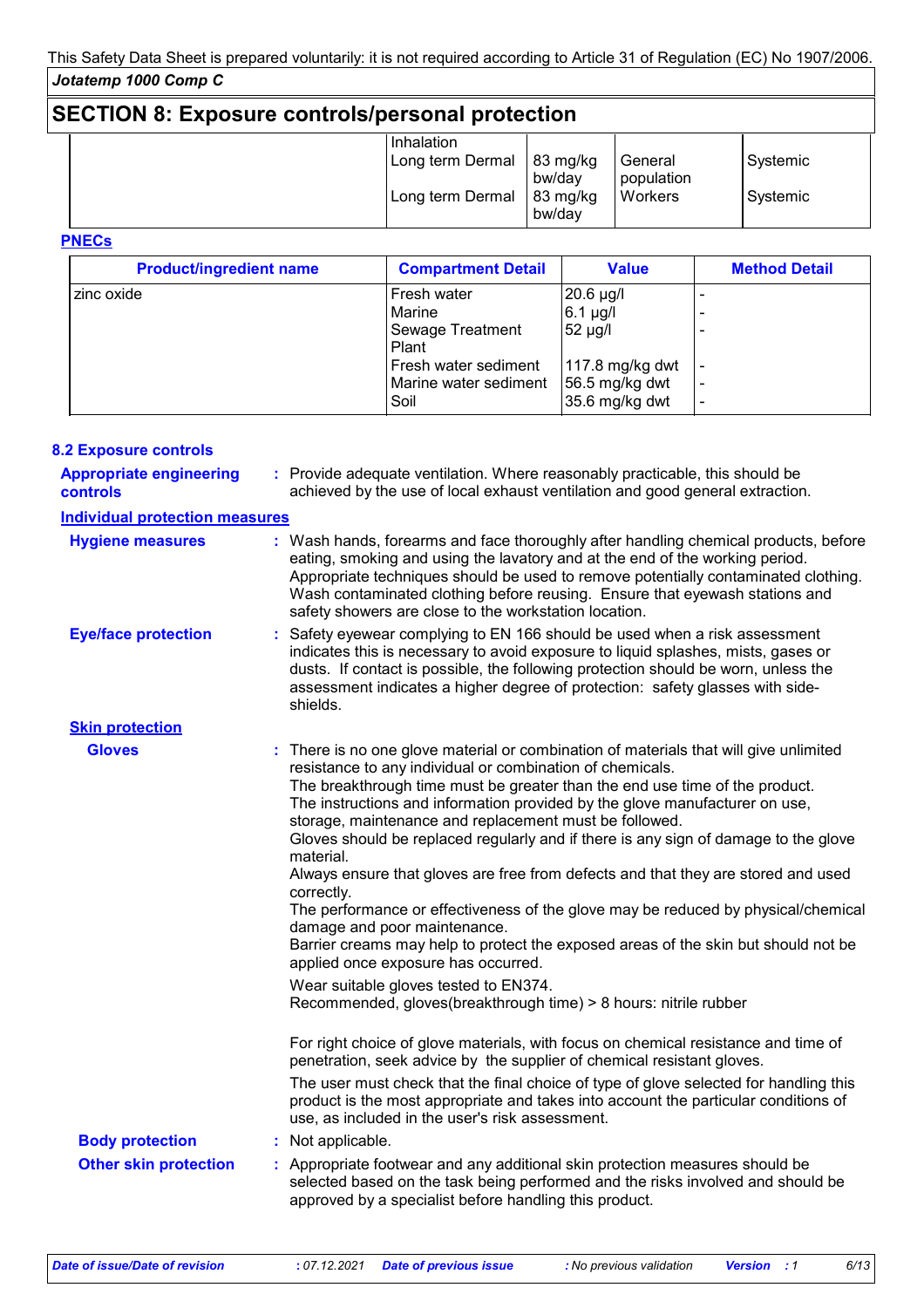### **SECTION 8: Exposure controls/personal protection**

| <b>Respiratory protection</b>                    | : If this product contains ingredients with exposure limits, use process enclosures,<br>local exhaust ventilation or other engineering controls to keep worker exposure<br>below any recommended or statutory limits. By spraying : particulate filter (FFP2 /<br>N95). In confined spaces, use compressed-air or fresh-air respiratory equipment. |
|--------------------------------------------------|----------------------------------------------------------------------------------------------------------------------------------------------------------------------------------------------------------------------------------------------------------------------------------------------------------------------------------------------------|
| <b>Environmental exposure</b><br><b>controls</b> | : Do not allow to enter drains or watercourses.                                                                                                                                                                                                                                                                                                    |

## **SECTION 9: Physical and chemical properties**

| 9.1 Information on basic physical and chemical properties         |
|-------------------------------------------------------------------|
|                                                                   |
| $:$ Solid.                                                        |
| Grey                                                              |
| Characteristic.                                                   |
| : Not applicable.                                                 |
| Not applicable.                                                   |
| : Not applicable.                                                 |
| : Not available.                                                  |
| : Not applicable.                                                 |
| : Not available.                                                  |
| : Not applicable.                                                 |
| : Not applicable.                                                 |
| $:$ Not available.                                                |
| Highest known value: $5.47$ (Air = 1) (zinc oxide).               |
| 7.1 $g/cm3$                                                       |
| : Insoluble in the following materials: cold water and hot water. |
| <b>Partition coefficient: n-octanol/: Not available.</b>          |
| : Not applicable.                                                 |
| Not available.                                                    |
| Not available.                                                    |
| Not available.                                                    |
| : Not available.                                                  |
|                                                                   |

### **9.2 Other information**

No additional information.

## **SECTION 10: Stability and reactivity**

| <b>10.1 Reactivity</b>                            | : No specific test data related to reactivity available for this product or its ingredients.                                        |
|---------------------------------------------------|-------------------------------------------------------------------------------------------------------------------------------------|
| <b>10.2 Chemical stability</b>                    | : Stable under recommended storage and handling conditions (see Section 7).                                                         |
| <b>10.3 Possibility of</b><br>hazardous reactions | : Under normal conditions of storage and use, hazardous reactions will not occur.                                                   |
| <b>10.4 Conditions to avoid</b>                   | : When exposed to high temperatures may produce hazardous decomposition<br>products.                                                |
| 10.5 Incompatible materials                       | : Keep away from the following materials to prevent strong exothermic reactions:<br>oxidising agents, strong alkalis, strong acids. |
| <b>10.6 Hazardous</b><br>decomposition products   | : Decomposition products may include the following materials: carbon monoxide,<br>carbon dioxide, smoke, oxides of nitrogen.        |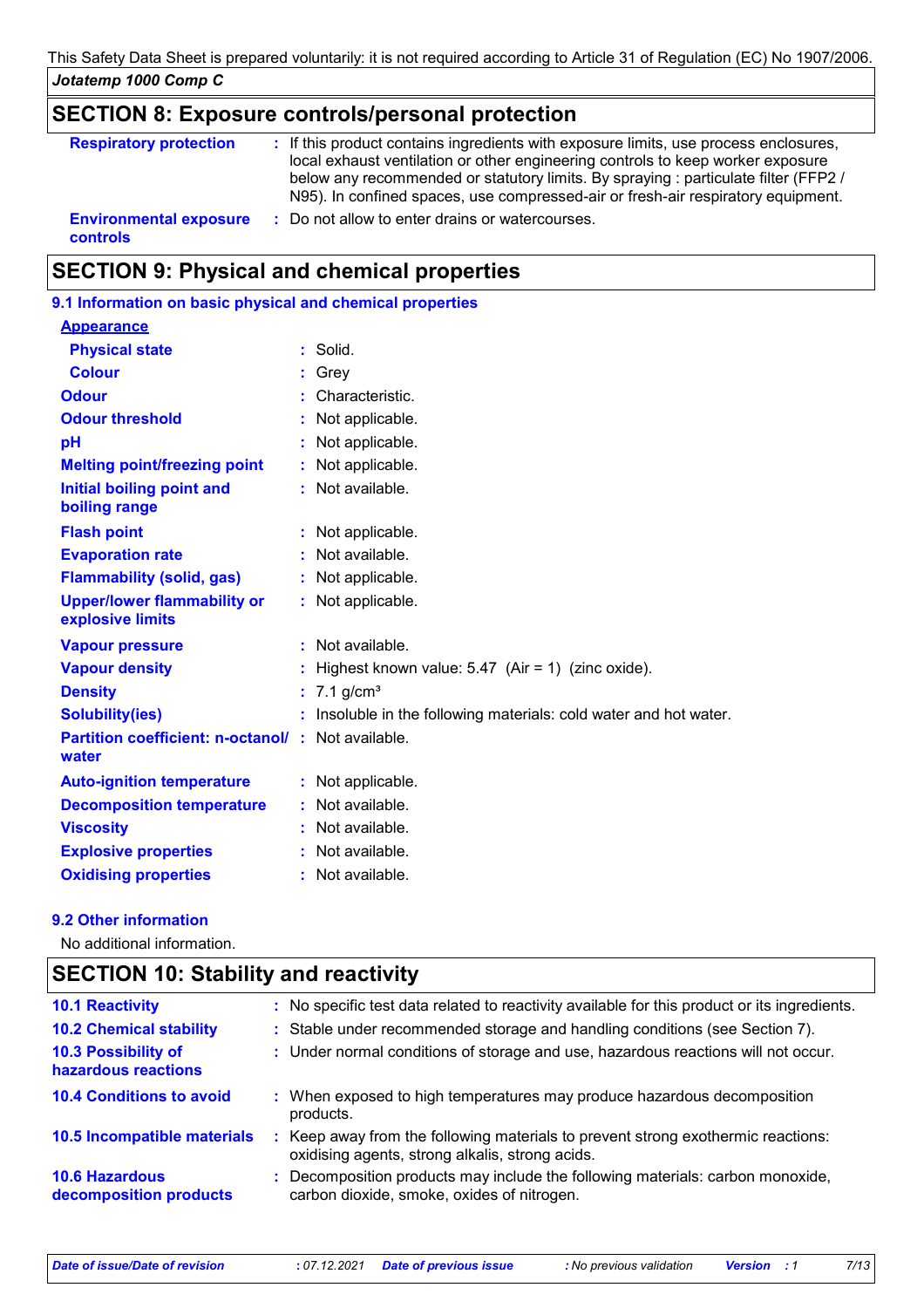## **SECTION 11: Toxicological information**

#### **11.1 Information on toxicological effects**

There are no data available on the mixture itself. The mixture has been assessed following the conventional method of the CLP Regulation (EC) No 1272/2008 and is classified for toxicological properties accordingly. See Sections 2 and 3 for details.

Exposure to component solvent vapour concentrations in excess of the stated occupational exposure limit may result in adverse health effects such as mucous membrane and respiratory system irritation and adverse effects on the kidneys, liver and central nervous system. Solvents may cause some of the above effects by absorption through the skin. Repeated or prolonged contact with the mixture may cause removal of natural fat from the skin, resulting in nonallergic contact dermatitis and absorption through the skin. Ingestion may cause nausea, diarrhea and vomiting.

#### **Acute toxicity**

Based on available data, the classification criteria are not met.

#### **Acute toxicity estimates**

None.

#### **Irritation/Corrosion**

| <b>Product/ingredient name</b> | <b>Exposure</b>      | <b>Species</b> | <b>Score</b> | <b>Exposure</b>                                     | <b>Observation</b> |
|--------------------------------|----------------------|----------------|--------------|-----------------------------------------------------|--------------------|
| zinc                           | Skin - Mild irritant | Human          |              | 72 hours 300  <br>Micrograms<br><b>Intermittent</b> |                    |
| zinc oxide                     | Eyes - Mild irritant | Rabbit         |              | 124 hours 500 l<br>mg                               |                    |
|                                | Skin - Mild irritant | Rabbit         |              | 24 hours 500<br>mg                                  |                    |

#### **Sensitisation**

Based on available data, the classification criteria are not met.

#### **Mutagenicity**

No known significant effects or critical hazards.

#### **Carcinogenicity**

**Fertility effects :**

No known significant effects or critical hazards.

#### **Reproductive toxicity**

**Developmental effects :**

: No known significant effects or critical hazards.

: No known significant effects or critical hazards.

#### **Specific target organ toxicity (single exposure)**

Based on available data, the classification criteria are not met.

#### **Specific target organ toxicity (repeated exposure)**

Based on available data, the classification criteria are not met.

### **Aspiration hazard**

Based on available data, the classification criteria are not met.

**Other information :** : None identified.

### **SECTION 12: Ecological information**

#### **12.1 Toxicity**

There are no data available on the mixture itself. Do not allow to enter drains or watercourses.

The mixture has been assessed following the summation method of the CLP Regulation (EC) No 1272/2008 and is classified for eco-toxicological properties accordingly. See Sections 2 and 3 for details.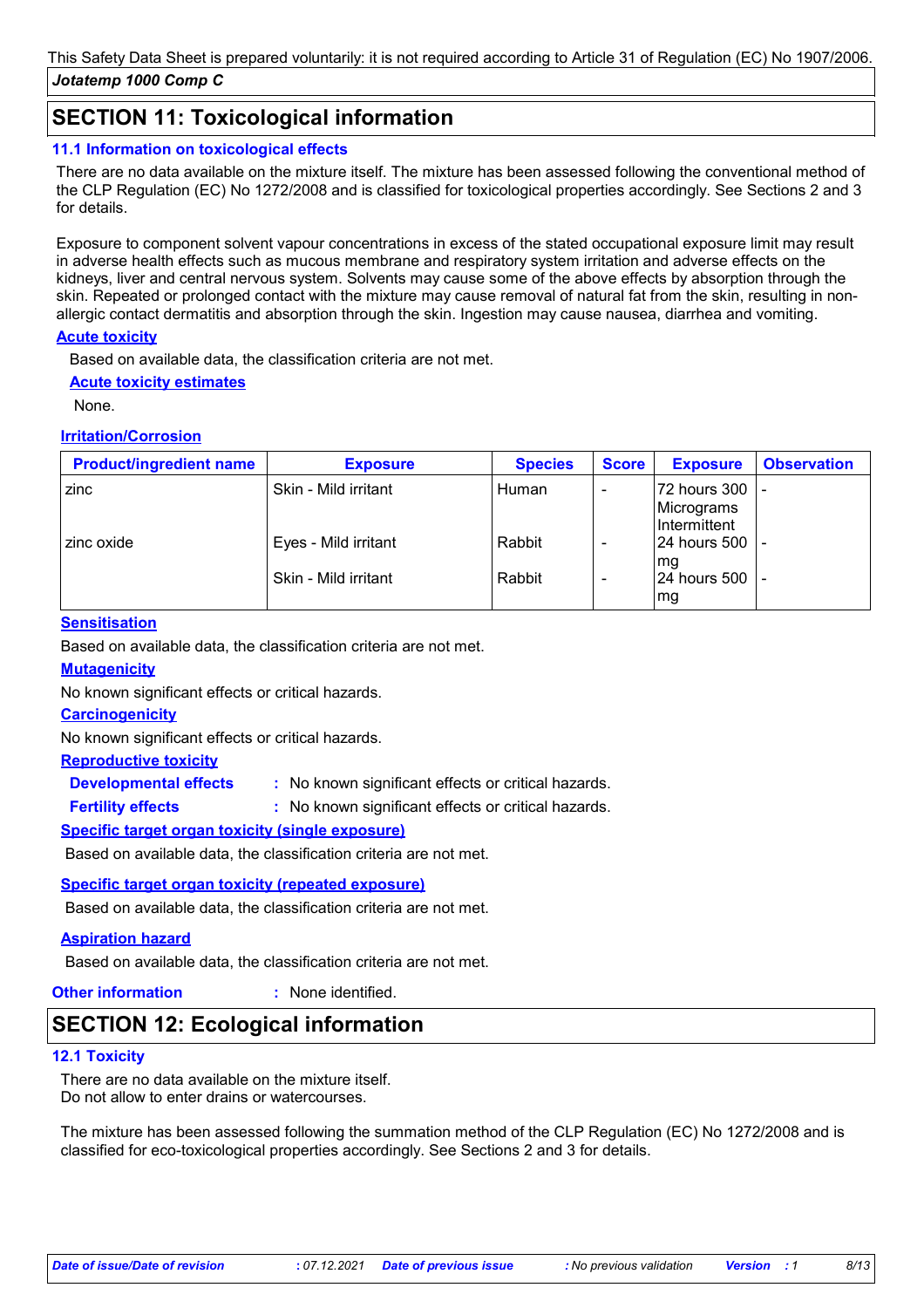## **SECTION 12: Ecological information**

| <b>Product/ingredient name</b> | <b>Result</b>                                                        | <b>Species</b>                                                                                         | <b>Exposure</b>        |
|--------------------------------|----------------------------------------------------------------------|--------------------------------------------------------------------------------------------------------|------------------------|
| zinc                           | Acute LC50 330 µg/l Fresh water<br>Acute LC50 0.78 mg/l Fresh water  | Daphnia - Daphnia magna<br>Fish                                                                        | 148 hours<br>196 hours |
| zinc oxide                     | Acute LC50 1.1 ppm Fresh water<br>Chronic NOEC 0.02 mg/l Fresh water | Fish - Oncorhynchus mykiss<br>Algae - Pseudokirchneriella<br>subcapitata - Exponential<br>growth phase | 96 hours<br>72 hours   |

This material is very toxic to aquatic life with long lasting effects.

#### **12.2 Persistence and degradability**

Not available.

| <b>Product/ingredient name</b> | <b>Aquatic half-life</b> | <b>Photolysis</b> | Biodegradability |
|--------------------------------|--------------------------|-------------------|------------------|
| zinc                           |                          |                   | Not readily      |
| zinc oxide                     |                          |                   | Not readily      |

#### **12.3 Bioaccumulative potential**

| <b>Product/ingredient name</b> | $\mathsf{LogP}_\mathsf{ow}$ | <b>BCF</b> | <b>Potential</b> |
|--------------------------------|-----------------------------|------------|------------------|
| I zinc oxide                   |                             | 28960      | high             |

#### **12.4 Mobility in soil**

| <b>Soil/water partition</b><br><b>coefficient (Koc)</b> | : Not available. |
|---------------------------------------------------------|------------------|
| <b>Mobility</b>                                         | : Not available. |

#### **12.5 Results of PBT and vPvB assessment**

This mixture does not contain any substances that are assessed to be a PBT or a vPvB.

**12.6 Other adverse effects** : No known significant effects or critical hazards.

### **SECTION 13: Disposal considerations**

The information in this section contains generic advice and guidance. The list of Identified Uses in Section 1 should be consulted for any available use-specific information provided in the Exposure Scenario(s).

#### **13.1 Waste treatment methods**

| <b>Product</b>                 |                                                                                                                                                                                                                                                                                                                                                                                                                                                                                                                                                      |
|--------------------------------|------------------------------------------------------------------------------------------------------------------------------------------------------------------------------------------------------------------------------------------------------------------------------------------------------------------------------------------------------------------------------------------------------------------------------------------------------------------------------------------------------------------------------------------------------|
| <b>Methods of disposal</b>     | : The generation of waste should be avoided or minimised wherever possible.<br>Disposal of this product, solutions and any by-products should at all times comply<br>with the requirements of environmental protection and waste disposal legislation<br>and any regional local authority requirements. Dispose of surplus and non-<br>recyclable products via a licensed waste disposal contractor. Waste should not be<br>disposed of untreated to the sewer unless fully compliant with the requirements of<br>all authorities with jurisdiction. |
| <b>Hazardous waste</b>         | $:$ Yes.                                                                                                                                                                                                                                                                                                                                                                                                                                                                                                                                             |
| <b>Disposal considerations</b> | : Do not allow to enter drains or watercourses.<br>Dispose of according to all federal, state and local applicable regulations.<br>If this product is mixed with other wastes, the original waste product code may no<br>longer apply and the appropriate code should be assigned.<br>For further information, contact your local waste authority.                                                                                                                                                                                                   |

#### **European waste catalogue (EWC)**

The European Waste Catalogue classification of this product, when disposed of as waste, is: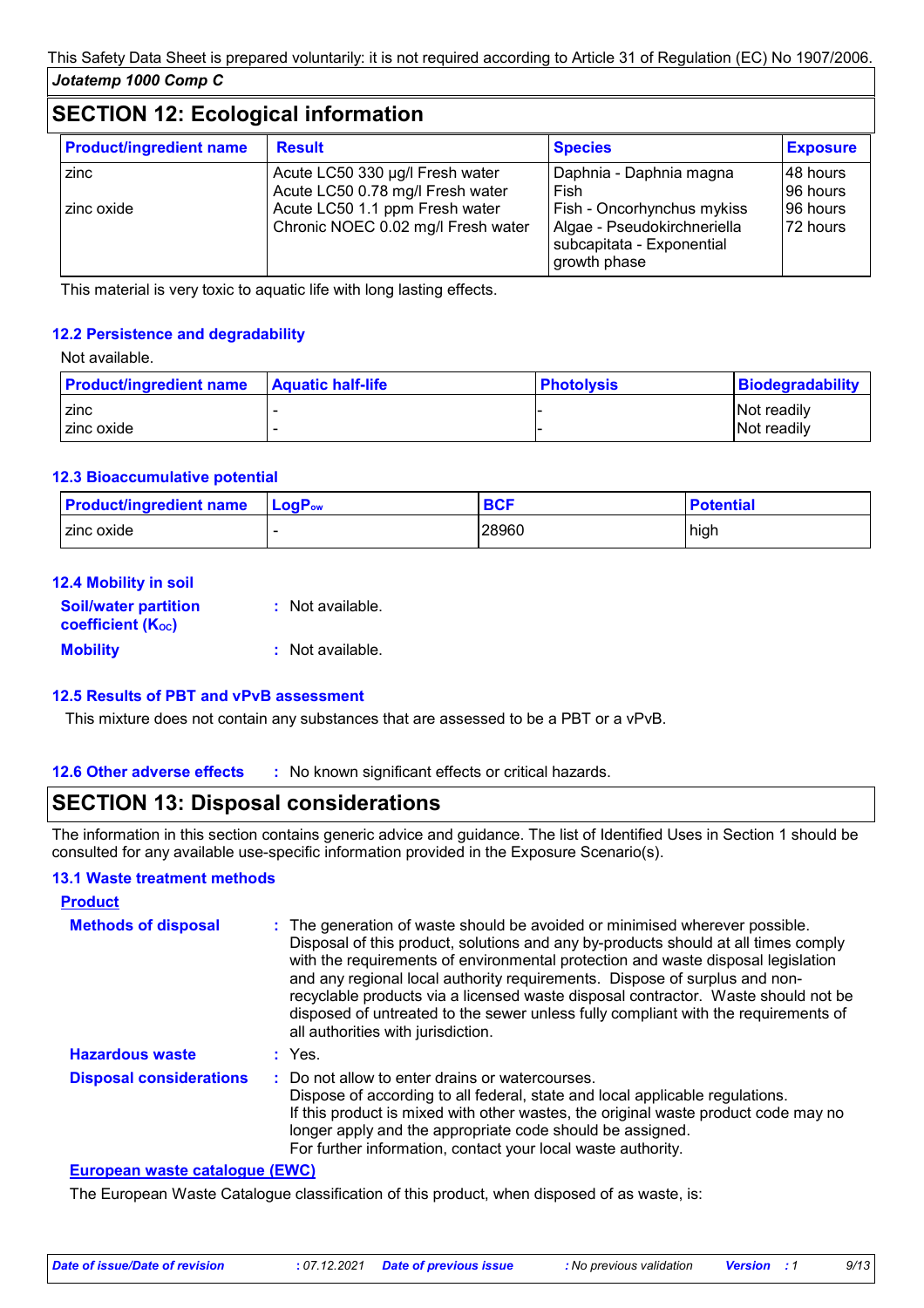## **SECTION 13: Disposal considerations**

| <b>Waste code</b>              | <b>Waste designation</b>                                                                                                                                                                                                                                                                                                                |  |  |
|--------------------------------|-----------------------------------------------------------------------------------------------------------------------------------------------------------------------------------------------------------------------------------------------------------------------------------------------------------------------------------------|--|--|
| 08 01 11*                      | Waste paint and varnish containing organic solvents or other dangerous substances                                                                                                                                                                                                                                                       |  |  |
| <b>Packaging</b>               |                                                                                                                                                                                                                                                                                                                                         |  |  |
| <b>Methods of disposal</b>     | : The generation of waste should be avoided or minimised wherever possible. Waste<br>packaging should be recycled. Incineration or landfill should only be considered<br>when recycling is not feasible.                                                                                                                                |  |  |
| <b>Disposal considerations</b> | : Using information provided in this safety data sheet, advice should be obtained from<br>the relevant waste authority on the classification of empty containers.<br>Empty containers must be scrapped or reconditioned.<br>Dispose of containers contaminated by the product in accordance with local or<br>national legal provisions. |  |  |
| <b>Result</b>                  | European waste catalogue (EWC)                                                                                                                                                                                                                                                                                                          |  |  |
| <b>CEPE Paint Guidelines</b>   | 15 01 10*<br>packaging containing residues of or contaminated by<br>hazardous substances                                                                                                                                                                                                                                                |  |  |
| <b>Special precautions</b>     | : This material and its container must be disposed of in a safe way. Care should be                                                                                                                                                                                                                                                     |  |  |

taken when handling emptied containers that have not been cleaned or rinsed out. Empty containers or liners may retain some product residues. Avoid dispersal of spilt material and runoff and contact with soil, waterways, drains and sewers.

# **SECTION 14: Transport information**

|                                                | <b>ADR/RID</b>                                                                                                                                                                                                                                           | <b>ADN</b>                                                                                                                                                                                                          | <b>IMDG</b>                                                                                                               | <b>IATA</b>                                                                    |
|------------------------------------------------|----------------------------------------------------------------------------------------------------------------------------------------------------------------------------------------------------------------------------------------------------------|---------------------------------------------------------------------------------------------------------------------------------------------------------------------------------------------------------------------|---------------------------------------------------------------------------------------------------------------------------|--------------------------------------------------------------------------------|
| 14.1 UN number                                 | <b>UN3077</b>                                                                                                                                                                                                                                            | <b>UN3077</b>                                                                                                                                                                                                       | <b>UN3077</b>                                                                                                             | <b>UN3077</b>                                                                  |
| 14.2 UN proper<br>shipping name                | Environmentally<br>hazardous substance,<br>solid, n.o.s. (zinc, zinc<br>oxide)                                                                                                                                                                           | Environmentally<br>hazardous substance,<br>solid, n.o.s. (zinc, zinc<br>oxide)                                                                                                                                      | Environmentally<br>hazardous substance,<br>solid, n.o.s. (zinc, zinc<br>oxide). Marine<br>pollutant (zinc, zinc<br>oxide) | Environmentally<br>hazardous substance,<br>solid, n.o.s. (zinc, zinc<br>oxide) |
| <b>14.3 Transport</b><br>hazard class(es)      | $\boldsymbol{9}$                                                                                                                                                                                                                                         | $9\,$                                                                                                                                                                                                               | 9                                                                                                                         | 9                                                                              |
| <b>14.4 Packing</b><br>group                   | III                                                                                                                                                                                                                                                      | III                                                                                                                                                                                                                 | III                                                                                                                       | III                                                                            |
| 14.5<br><b>Environmental</b><br><b>hazards</b> | Yes.                                                                                                                                                                                                                                                     | Yes.                                                                                                                                                                                                                | Yes.                                                                                                                      | Yes.                                                                           |
| <b>Additional information</b>                  |                                                                                                                                                                                                                                                          |                                                                                                                                                                                                                     |                                                                                                                           |                                                                                |
| <b>ADR/RID</b>                                 | and 4.1.1.4 to 4.1.1.8.<br>Tunnel code (-)                                                                                                                                                                                                               | : This product is not regulated as a dangerous good when transported in sizes of $\leq 5$ L<br>or ≤5 kg, provided the packagings meet the general provisions of 4.1.1.1, 4.1.1.2<br>Hazard identification number 90 |                                                                                                                           |                                                                                |
| <b>ADN</b>                                     |                                                                                                                                                                                                                                                          | : This product is not regulated as a dangerous good when transported in sizes of $\leq 5$ L<br>or $\leq$ 5 kg, provided the packagings meet the general provisions of 4.1.1.1, 4.1.1.2<br>and 4.1.1.4 to 4.1.1.8.   |                                                                                                                           |                                                                                |
| <b>IMDG</b>                                    | : This product is not regulated as a dangerous good when transported in sizes of $\leq 5$ L<br>or $\leq$ 5 kg, provided the packagings meet the general provisions of 4.1.1.1, 4.1.1.2<br>and 4.1.1.4 to 4.1.1.8.<br><b>Emergency schedules F-A, S-F</b> |                                                                                                                                                                                                                     |                                                                                                                           |                                                                                |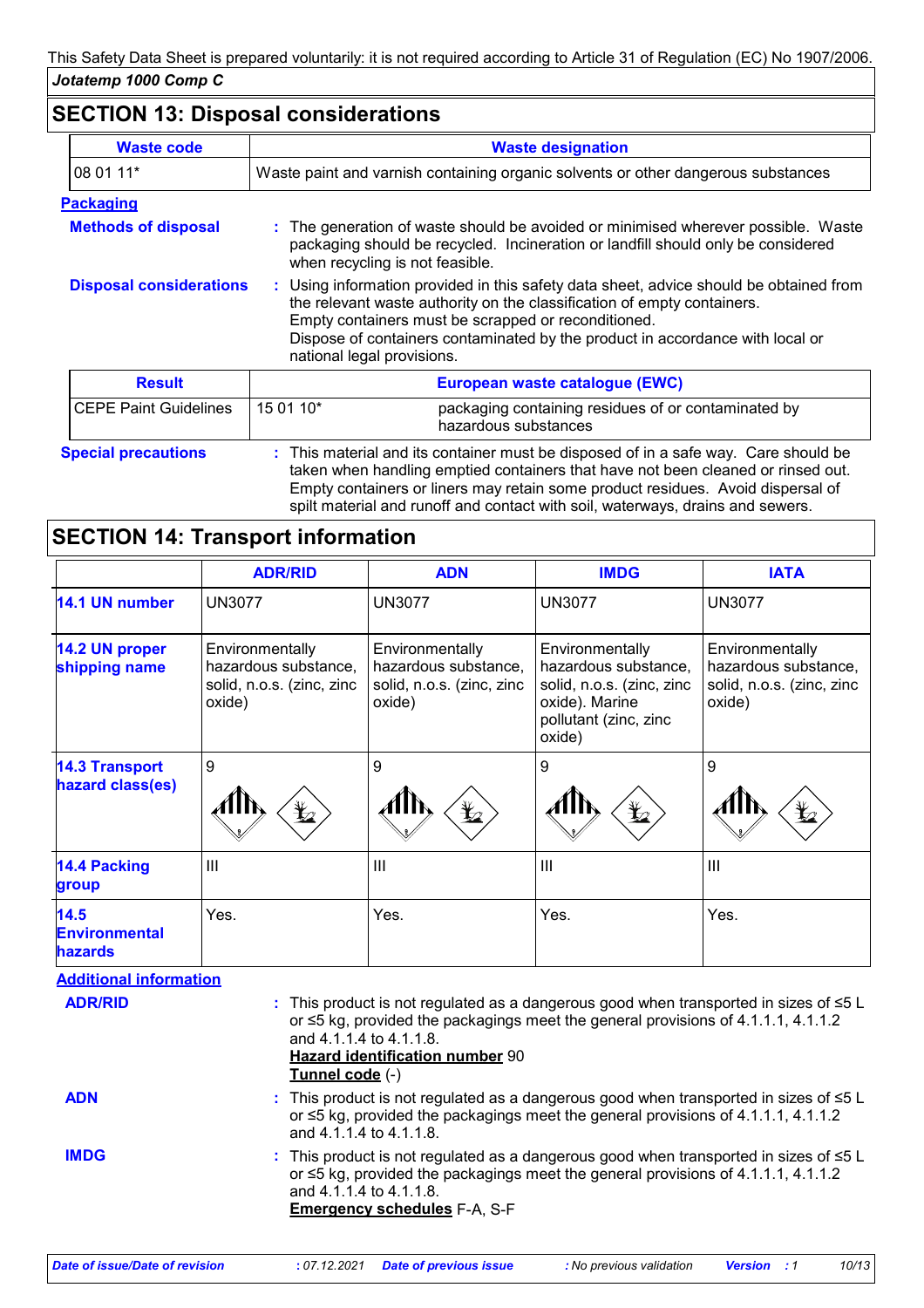## **SECTION 14: Transport information**

| <b>IATA</b>                                                             | : This product is not regulated as a dangerous good when transported in sizes of $\leq 5$ L<br>or $\leq$ 5 kg, provided the packagings meet the general provisions of 5.0.2.4.1,<br>5.0.2.6.1.1 and 5.0.2.8.       |
|-------------------------------------------------------------------------|--------------------------------------------------------------------------------------------------------------------------------------------------------------------------------------------------------------------|
| <b>14.6 Special precautions for</b><br><b>user</b>                      | : Transport within user's premises: always transport in closed containers that are<br>upright and secure. Ensure that persons transporting the product know what to do in<br>the event of an accident or spillage. |
| <b>14.7 Transport in bulk</b><br>according to IMO<br><b>instruments</b> | : Not applicable.                                                                                                                                                                                                  |

## **SECTION 15: Regulatory information**

| 15.1 Safety, health and environmental regulations/legislation specific for the substance or mixture                                                      |                                                                                                                                                                                                                                                                                                     |  |  |  |
|----------------------------------------------------------------------------------------------------------------------------------------------------------|-----------------------------------------------------------------------------------------------------------------------------------------------------------------------------------------------------------------------------------------------------------------------------------------------------|--|--|--|
| EU Regulation (EC) No. 1907/2006 (REACH)                                                                                                                 |                                                                                                                                                                                                                                                                                                     |  |  |  |
|                                                                                                                                                          | <b>Annex XIV - List of substances subject to authorisation</b>                                                                                                                                                                                                                                      |  |  |  |
| <b>Annex XIV</b>                                                                                                                                         |                                                                                                                                                                                                                                                                                                     |  |  |  |
| None of the components are listed.                                                                                                                       |                                                                                                                                                                                                                                                                                                     |  |  |  |
| <b>Substances of very high concern</b>                                                                                                                   |                                                                                                                                                                                                                                                                                                     |  |  |  |
| None of the components are listed.                                                                                                                       |                                                                                                                                                                                                                                                                                                     |  |  |  |
| <b>Annex XVII - Restrictions</b><br>on the manufacture,<br>placing on the market<br>and use of certain<br>dangerous substances,<br>mixtures and articles | : Not applicable.                                                                                                                                                                                                                                                                                   |  |  |  |
| <b>Other EU regulations</b>                                                                                                                              |                                                                                                                                                                                                                                                                                                     |  |  |  |
| <b>VOC</b>                                                                                                                                               | : Not available.                                                                                                                                                                                                                                                                                    |  |  |  |
| <b>VOC for Ready-for-Use</b><br><b>Mixture</b>                                                                                                           | : Not applicable.                                                                                                                                                                                                                                                                                   |  |  |  |
| <b>Europe inventory</b>                                                                                                                                  | : All components are listed or exempted.                                                                                                                                                                                                                                                            |  |  |  |
| <b>Industrial emissions</b><br>(integrated pollution<br>prevention and control) -<br>Air                                                                 | : Listed                                                                                                                                                                                                                                                                                            |  |  |  |
| <b>Industrial emissions</b><br>(integrated pollution<br>prevention and control) -<br><b>Water</b>                                                        | : Listed                                                                                                                                                                                                                                                                                            |  |  |  |
| Ozone depleting substances (1005/2009/EU)                                                                                                                |                                                                                                                                                                                                                                                                                                     |  |  |  |
| Not listed.                                                                                                                                              |                                                                                                                                                                                                                                                                                                     |  |  |  |
| Prior Informed Consent (PIC) (649/2012/EU)<br>Not listed.                                                                                                |                                                                                                                                                                                                                                                                                                     |  |  |  |
| <b>Seveso Directive</b>                                                                                                                                  |                                                                                                                                                                                                                                                                                                     |  |  |  |
| major accident hazards.                                                                                                                                  | This product may add to the calculation for determining whether a site is within the scope of the Seveso Directive on                                                                                                                                                                               |  |  |  |
| <b>National requlations</b>                                                                                                                              |                                                                                                                                                                                                                                                                                                     |  |  |  |
| <b>Industrial use</b>                                                                                                                                    | : The information contained in this safety data sheet does not constitute the user's<br>own assessment of workplace risks, as required by other health and safety<br>legislation. The provisions of the national health and safety at work regulations apply<br>to the use of this product at work. |  |  |  |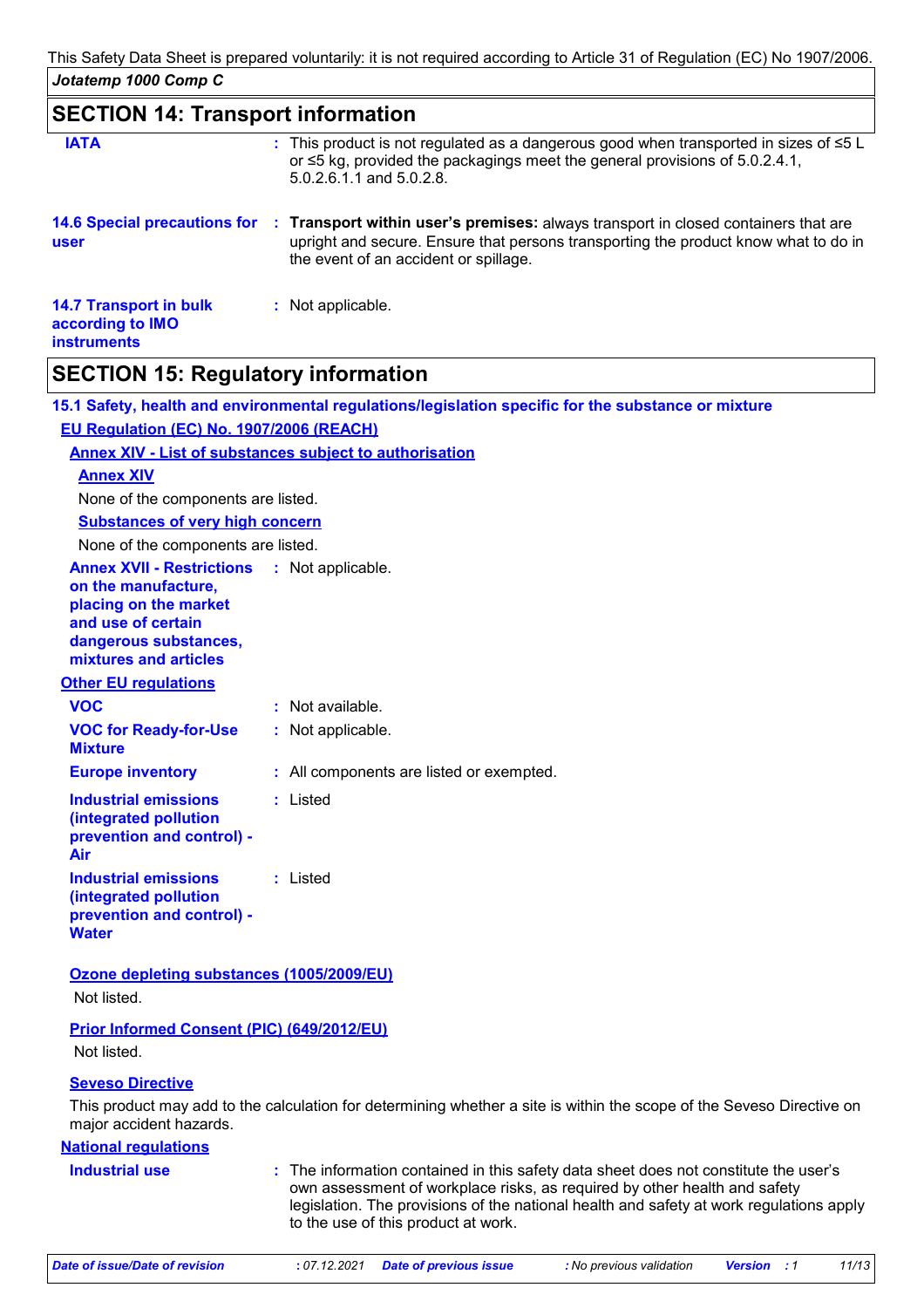*Jotatemp 1000 Comp C* This Safety Data Sheet is prepared voluntarily: it is not required according to Article 31 of Regulation (EC) No 1907/2006.

## **SECTION 15: Regulatory information**

**International regulations**

**Chemical Weapon Convention List Schedules I, II & III Chemicals** Not listed.

#### **Montreal Protocol**

Not listed.

**Stockholm Convention on Persistent Organic Pollutants**

Not listed.

**Rotterdam Convention on Prior Informed Consent (PIC)** Not listed.

**UNECE Aarhus Protocol on POPs and Heavy Metals**

Not listed.

#### **15.2 Chemical safety**

**:** No Chemical Safety Assessment has been carried out.

**assessment**

### **SECTION 16: Other information**

 $\nabla$  Indicates information that has changed from previously issued version.

| <b>Abbreviations and</b> | $\therefore$ ATE = Acute Toxicity Estimate                                                  |
|--------------------------|---------------------------------------------------------------------------------------------|
| acronyms                 | CLP = Classification, Labelling and Packaging Regulation [Regulation (EC) No.<br>1272/2008] |
|                          | DMEL = Derived Minimal Effect Level                                                         |
|                          | DNEL = Derived No Effect Level                                                              |
|                          | EUH statement = CLP-specific Hazard statement                                               |
|                          | PBT = Persistent, Bioaccumulative and Toxic                                                 |
|                          | PNEC = Predicted No Effect Concentration                                                    |
|                          | <b>RRN = REACH Registration Number</b>                                                      |
|                          | vPvB = Very Persistent and Very Bioaccumulative                                             |

**Procedure used to derive the classification according to Regulation (EC) No. 1272/2008 [CLP/GHS]**

| <b>Classification</b>   | <b>Justification</b> |
|-------------------------|----------------------|
| Aquatic Acute 1, H400   | l Calculation method |
| Aquatic Chronic 1, H410 | l Calculation method |

#### **Full text of abbreviated H statements**

| H400<br>H410                                  |                          | Very toxic to aquatic life.<br>Very toxic to aquatic life with long lasting effects.              |
|-----------------------------------------------|--------------------------|---------------------------------------------------------------------------------------------------|
| <b>Full text of classifications [CLP/GHS]</b> |                          |                                                                                                   |
| Aquatic Acute 1<br>Aquatic Chronic 1          |                          | SHORT-TERM (ACUTE) AQUATIC HAZARD - Category 1<br>LONG-TERM (CHRONIC) AQUATIC HAZARD - Category 1 |
| Date of printing                              | : 07.12.2021             |                                                                                                   |
| Date of issue/ Date of<br>revision            | : 07.12.2021             |                                                                                                   |
| Date of previous issue                        | : No previous validation |                                                                                                   |
| <b>Version</b>                                | $\div$ 1                 |                                                                                                   |
| <b>Notice to reader</b>                       |                          |                                                                                                   |